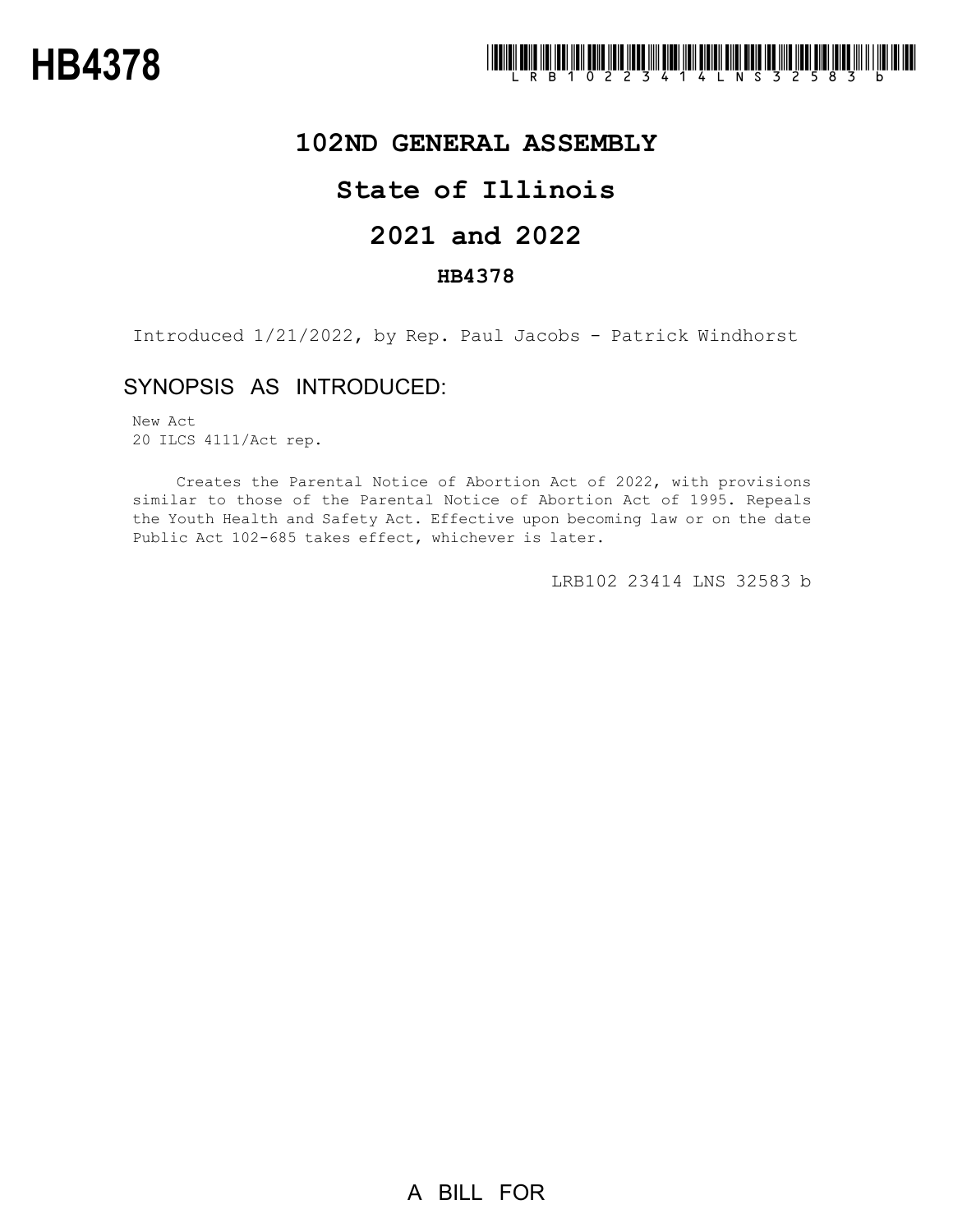- 
- 1

AN ACT concerning parental notice of abortion.

#### **Be it enacted by the People of the State of Illinois, represented in the General Assembly:** 2 3

Section 1. Short title. This Act may be cited as the Parental Notice of Abortion Act of 2022. 4 5

Section 5. Legislative findings and purpose. The General Assembly finds that notification of a family member as defined in this Act is in the best interest of an unemancipated minor, and the General Assembly's purpose in enacting this parental notice law is to further and protect the best interests of an unemancipated minor. 6 7 8 9 10 11

The medical, emotional, and psychological consequences of abortion are sometimes serious and long-lasting, and immature minors often lack the ability to make fully informed choices that consider both the immediate and long-range consequences. 12 13 14 15

Parental consultation is usually in the best interest of the minor and is desirable since the capacity to become pregnant and the capacity for mature judgment concerning the wisdom of an abortion are not necessarily related. 16 17 18 19

20

Section 10. Definitions. As used in this Act:

"Abortion" means the use of any instrument, medicine, drug, or any other substance or device to terminate the 21 22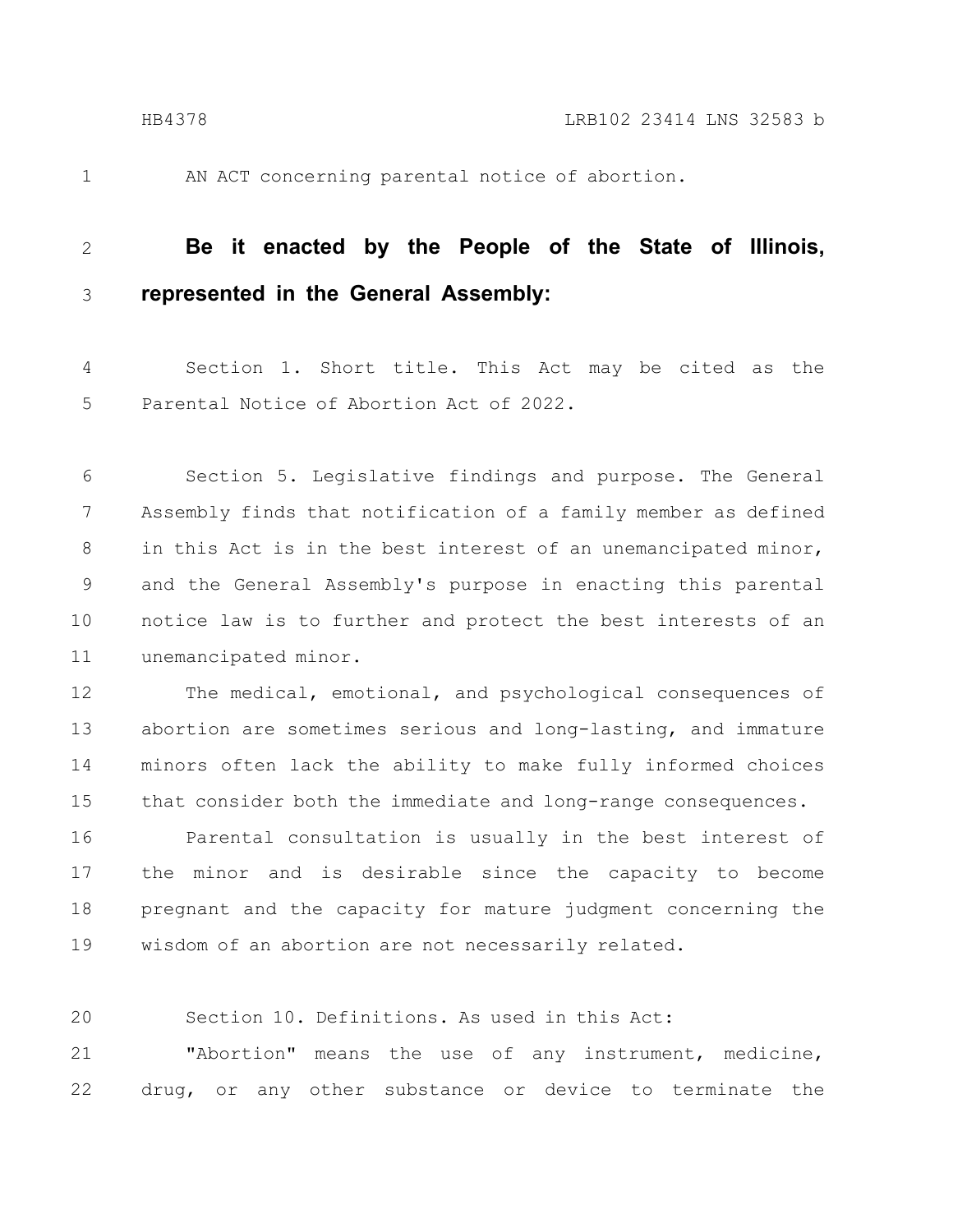pregnancy of a woman known to be pregnant with an intention other than to increase the probability of a live birth, to preserve the life or health of a child after live birth, or to remove a dead fetus. 1 2 3 4

"Actual notice" means the giving of notice directly, in person, or by telephone. 5 6

"Adult family member" means a person over 21 years of age who is the parent, grandparent, step-parent living in the household, or legal guardian. 7 8 9

"Constructive notice" means notice by certified mail to the last known address of the person entitled to notice with delivery deemed to have occurred 48 hours after the certified notice is mailed. 10 11 12 13

"Incompetent" means any person who has been adjudged as mentally ill or as a person with a developmental disability and who, because of her mental illness or developmental disability, is not fully able to manage her person and for whom a guardian of the person has been appointed under Section 11a-3(a)(1) of the Probate Act of 1975. 14 15 16 17 18 19

"Medical emergency" means a condition that, on the basis of the physician's good faith clinical judgment, so complicates the medical condition of a pregnant woman as to necessitate the immediate abortion of her pregnancy to avert her death or for which a delay will create serious risk of substantial and irreversible impairment of major bodily function. 20 21 22 23 24 25 26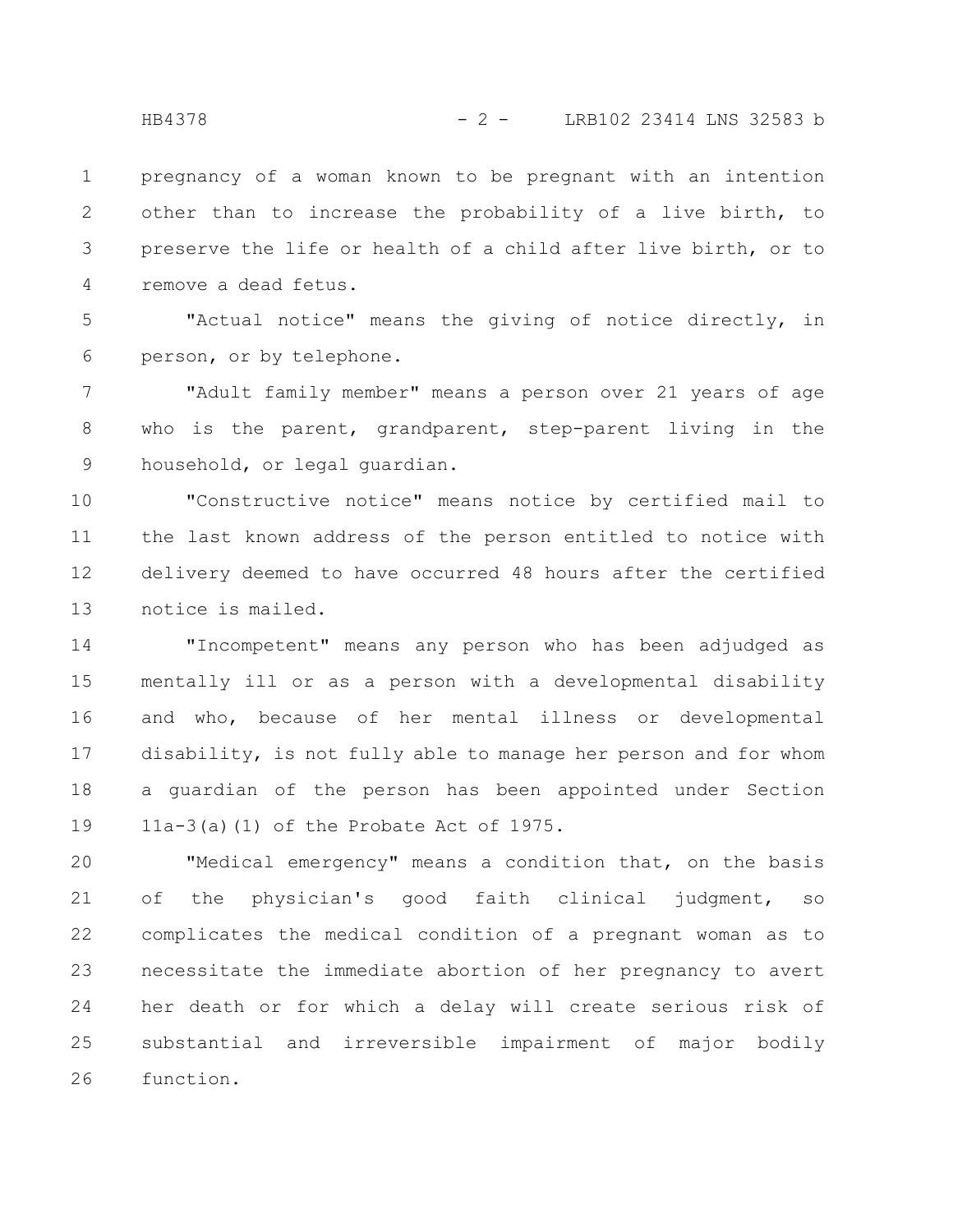"Minor" means any person under 18 years of age who is not or has not been married or who has not been emancipated under the Emancipation of Minors Act. 1 2 3

"Neglect" means the failure of an adult family member to supply a child with necessary food, clothing, shelter, or medical care when reasonably able to do so or the failure to protect a child from conditions or actions that imminently and seriously endanger the child's physical or mental health when reasonably able to do so. 4 5 6 7 8 9

"Physical abuse" means any physical injury intentionally inflicted by an adult family member on a child. 10 11

"Physician" means any person licensed to practice medicine in all its branches under the Illinois Medical Practice Act of 1987. 12 13 14

"Sexual abuse" means any sexual conduct or sexual penetration as defined in Section 11-0.1 of the Criminal Code of 2012 that is prohibited by the criminal laws of the State of Illinois and committed against a minor by an adult family member as defined in this Act. 15 16 17 18 19

Section 15. Notice to adult family member. No person shall knowingly perform an abortion upon a minor or upon an incompetent person unless the physician or his or her agent has given at least 48 hours actual notice to an adult family member of the pregnant minor or incompetent person of his or her intention to perform the abortion, unless that person or 20 21 22 23 24 25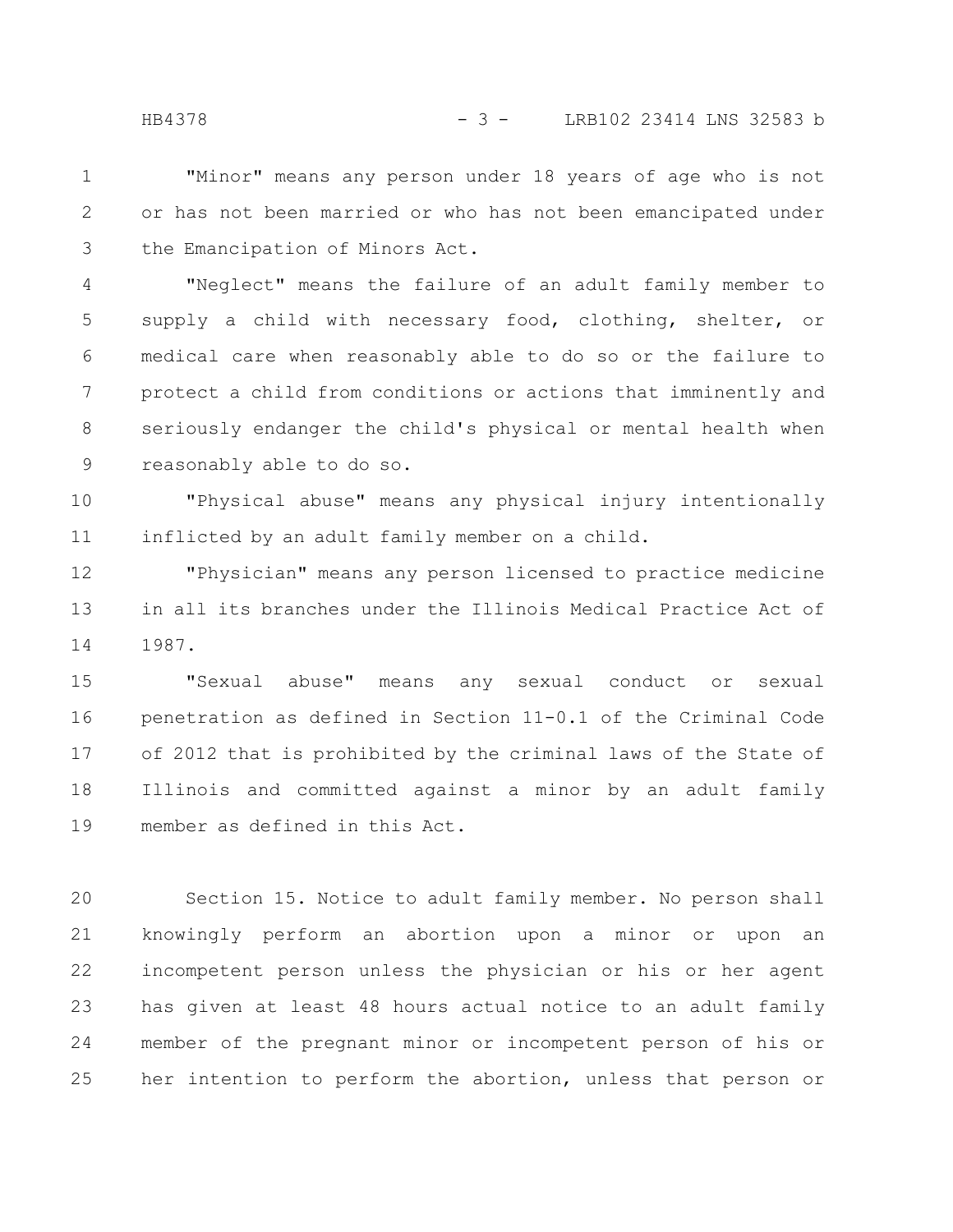his or her agent has received a written statement by a referring physician certifying that the referring physician or his or her agent has given at least 48 hours notice to an adult family member of the pregnant minor or incompetent person. If actual notice is not possible after a reasonable effort, the physician or his or her agent must give 48 hours constructive notice. 1 2 3 4 5 6 7

Section 20. Exceptions. Notice shall not be required under this Act if: 8 9

(1) the minor or incompetent person is accompanied by a person entitled to notice; or 10 11

(2) notice is waived in writing by a person who is entitled to notice; or 12 13

(3) the attending physician certifies in the patient's medical record that a medical emergency exists and there is insufficient time to provide the required notice; or 14 15 16

(4) the minor declares in writing that she is a victim of sexual abuse, neglect, or physical abuse by an adult family member as defined in this Act. The attending physician must certify in the patient's medical record that he or she has received the written declaration of abuse or neglect. Any notification of public authorities of abuse that may be required under other laws of this State need not be made by the person performing the abortion until after the minor receives an abortion that 17 18 19 20 21 22 23 24 25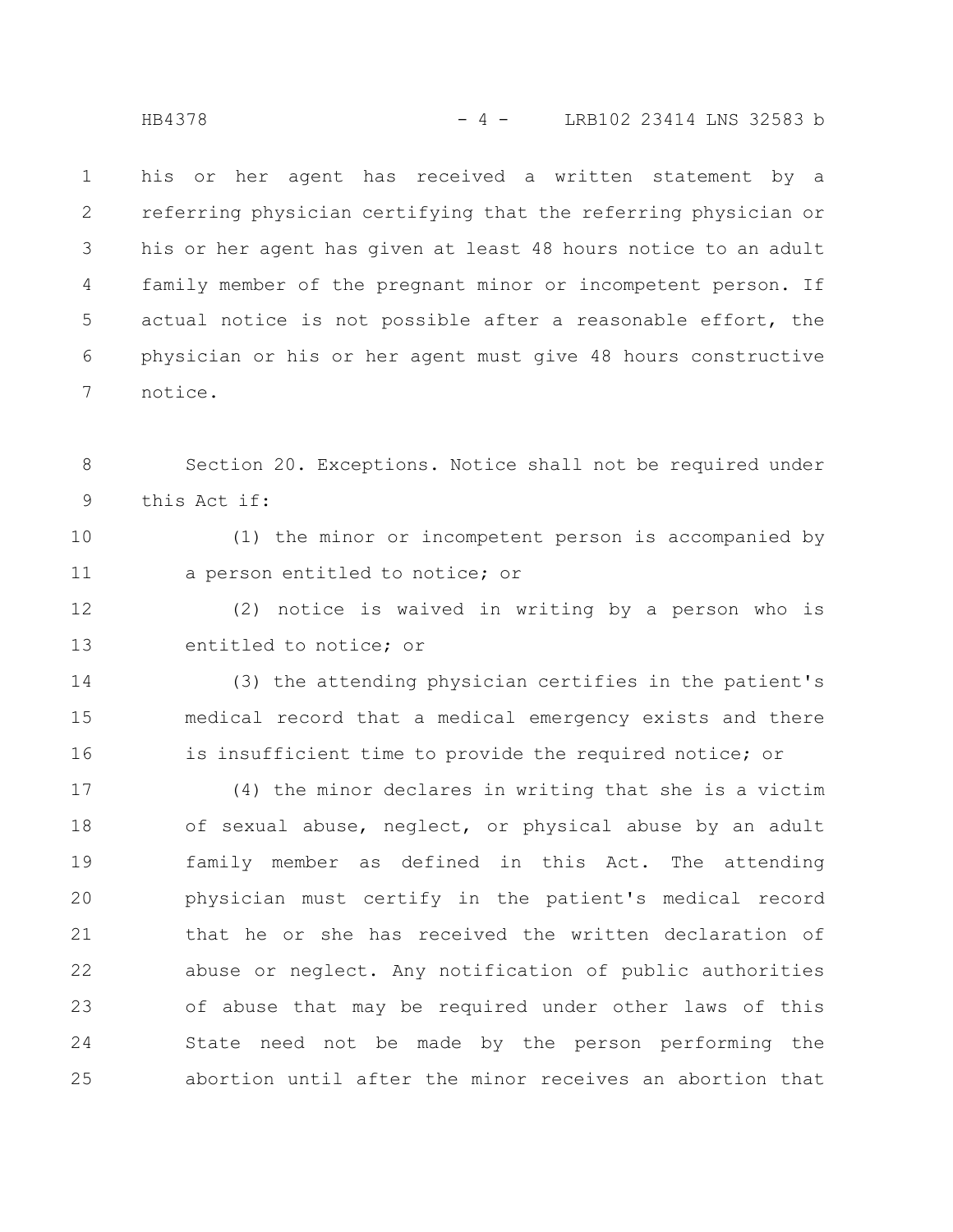1

2

otherwise complies with the requirements of this Act; or (5) notice is waived under Section 25.

Section 25. Procedure for judicial waiver of notice. 3

(a) The requirements and procedures under this Section are available to minors and incompetent persons whether or not they are residents of this State. 4 5 6

(b) The minor or incompetent person may petition any circuit court for a waiver of the notice requirement and may participate in proceedings on her own behalf. The court shall appoint a guardian ad litem for her. Any guardian ad litem appointed under this Act shall act to maintain the confidentiality of the proceedings. The circuit court shall advise her that she has a right to court-appointed counsel and shall provide her with counsel upon her request. 7 8 9 10 11 12 13 14

(c) Court proceedings under this Section shall be confidential and shall ensure the anonymity of the minor or incompetent person. All court proceedings under this Section shall be sealed. The minor or incompetent person shall have the right to file her petition in the circuit court using a pseudonym or using solely her initials. All documents related to this petition shall be confidential and shall not be made available to the public. 15 16 17 18 19 20 21 22

These proceedings shall be given precedence over other pending matters to the extent necessary to ensure that the court reaches a decision promptly. The court shall rule and 23 24 25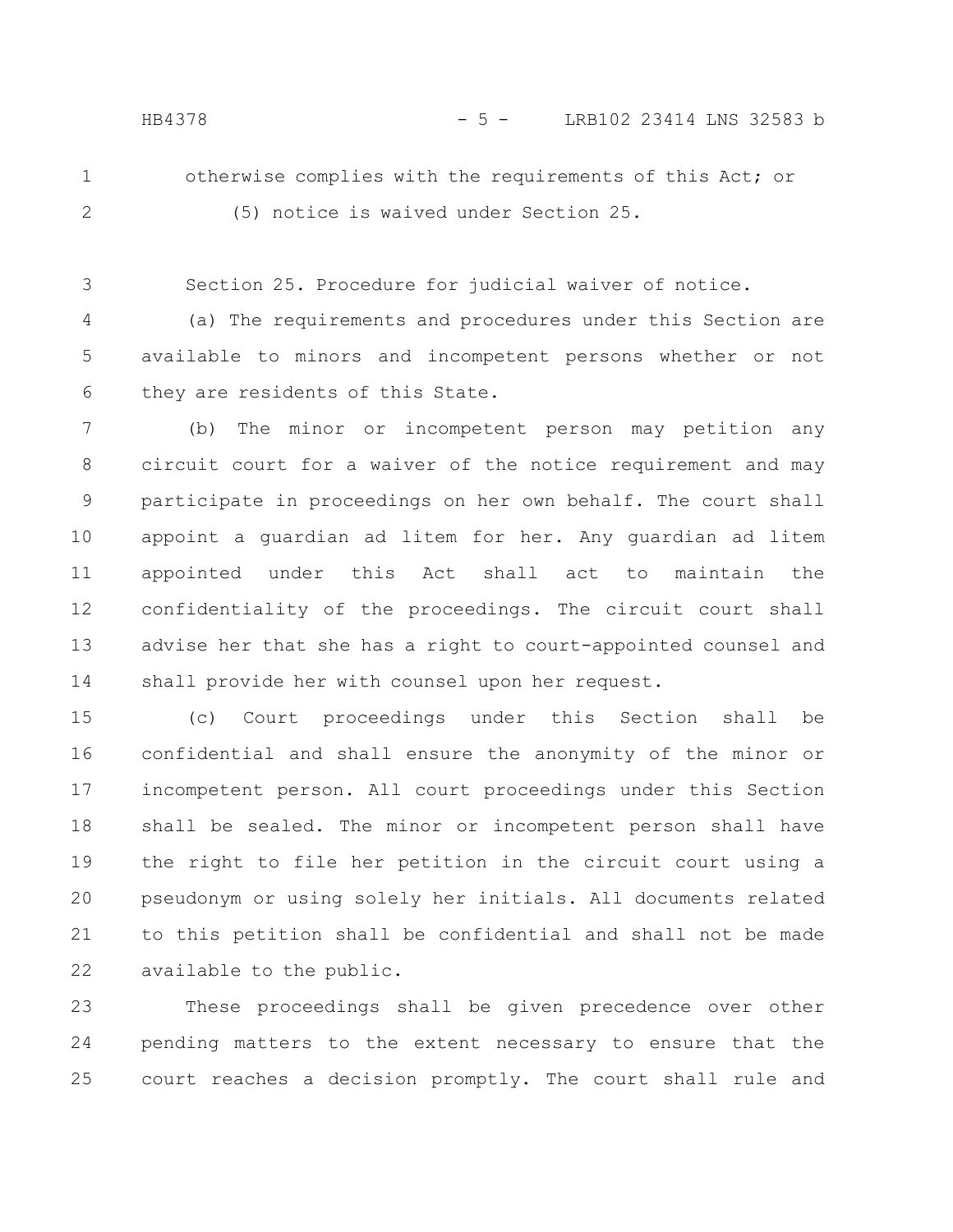issue written findings of fact and conclusions of law within 48 hours of the time that the petition is filed, except that the 48-hour limitation may be extended at the request of the minor or incompetent person. If the court fails to rule within the 48-hour period and an extension is not requested, then the petition shall be deemed to have been granted, and the notice requirement shall be waived. 1 2 3 4 5 6 7

(d) Notice shall be waived if the court finds by a preponderance of the evidence either: 8 9

(1) that the minor or incompetent person is sufficiently mature and well enough informed to decide intelligently whether to have an abortion, or 10 11 12

(2) that notification under Section 15 of this Act would not be in the best interests of the minor or incompetent person. 13 14 15

(e) A court that conducts proceedings under this Section shall issue written and specific factual findings and legal conclusions supporting its decision and shall order that a confidential record of the evidence and the judge's findings and conditions be maintained. 16 17 18 19 20

(f) An expedited confidential appeal shall be available, as the Supreme Court provides by rule, to any minor or incompetent person to whom the circuit court denies a waiver of notice. An order authorizing an abortion without notice shall not be subject to appeal. 21 22 23 24 25

(g) The Supreme Court is respectfully requested to 26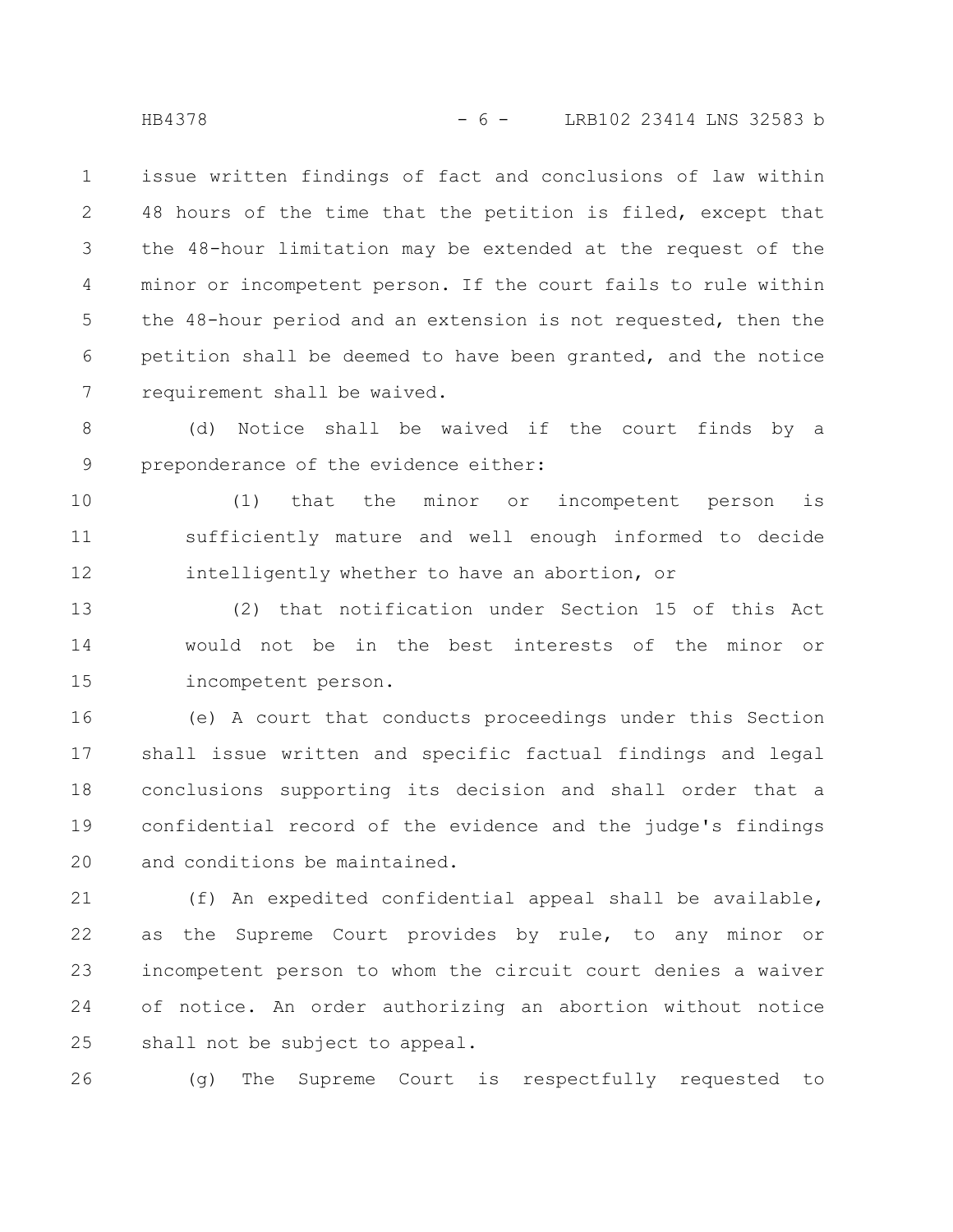HB4378 - 7 - LRB102 23414 LNS 32583 b

promulgate any rules and regulations necessary to ensure that proceedings under this Act are handled in an expeditious and confidential manner. 1 2 3

(h) No fees shall be required of any minor or incompetent person who avails herself of the procedures provided by this Section. 4 5 6

Section 30. Minor's consent to abortion. A person may not perform an abortion on a minor without the minor's consent, except in a medical emergency. 7 8 9

Section 35. Reports. The Department of Public Health shall comply with the reporting requirements set forth in the consent decree in Herbst v. O'Malley, case no. 84-C-5602 in the U.S. District Court for the Northern District of Illinois, Eastern Division. 10 11 12 13 14

Section 40. Penalties. 15

(a) Any physician who willfully fails to provide notice as required under this Act before performing an abortion on a minor or an incompetent person shall be referred to the Illinois State Medical Disciplinary Board for action in accordance with Section 22 of the Medical Practice Act of 1987. 16 17 18 19 20 21

(b) Any person, not authorized under this Act, who signs any waiver of notice for a minor or incompetent person seeking 22 23